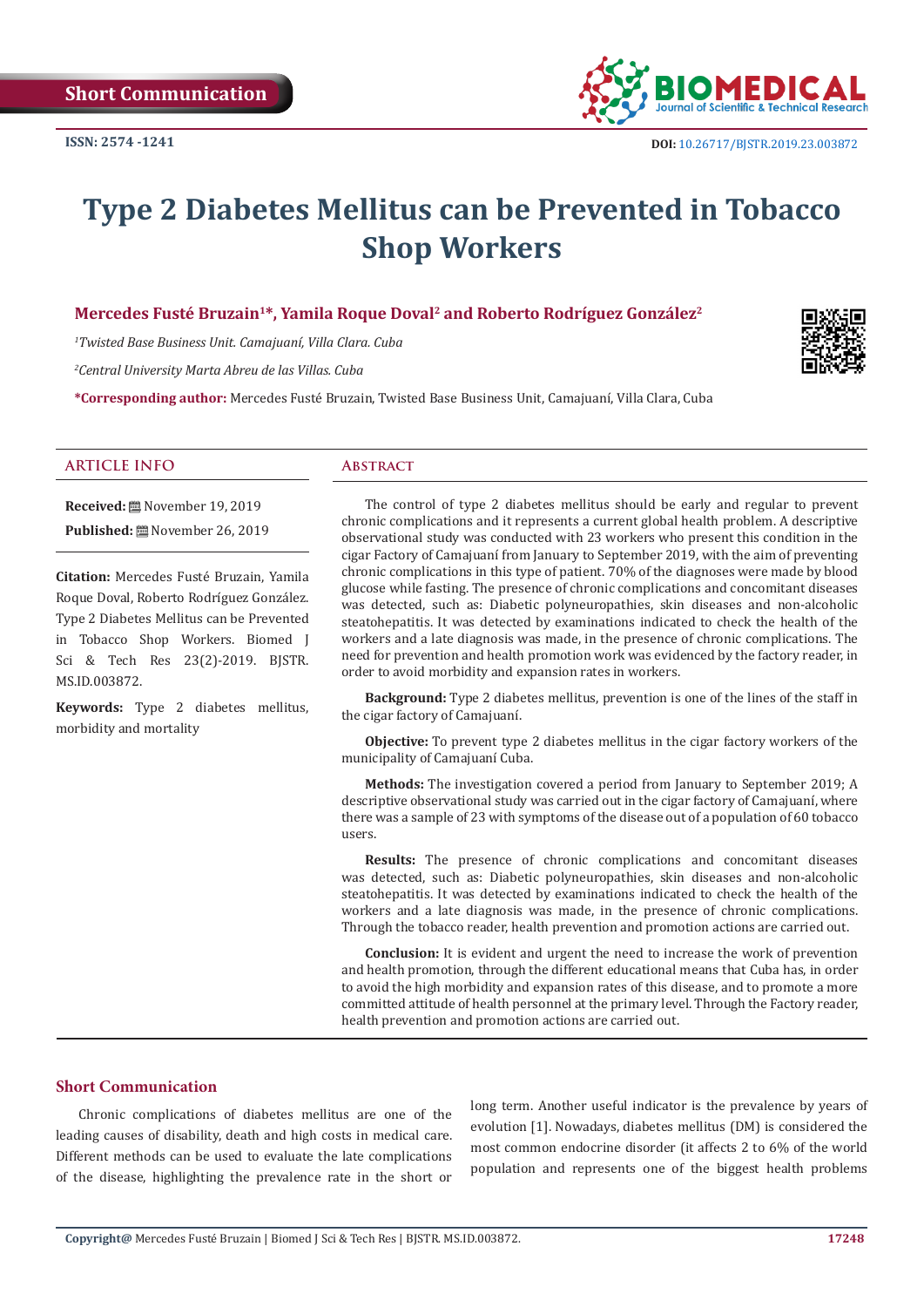because it significantly increases morbidity and mortality rates [2]. The countries with the largest number of people with diabetes are mostly in Western Europe, such as Germany, Spain, Italy, Greece and the United Kingdom [3]. According to the International Diabetes Federation (a disease that is currently considered a pandemic) there are 415 million diabetics, of which three quarters live in low- and middle-income countries. By 2040, this figure is expected to increase to 642 million in the planet; and specifically, in Latin America, a prevalence of 5.7% is estimated [4]. According to data from the 2017 statistical yearbook in Cuba, [5] the DM represented in 2015 and 2016 the eighth cause of death. Not only does it constitute one of the main causes of death itself, but it is a major risk factor for cardiovascular diseases (the leading cause of death in Cuba) [6].

## **Materials and Methods**

The study is classified as descriptive observational, belonging to the quantitative research methodology. With the aim of preventing type 2 diabetes mellitus in the workers of the cigar factory of the municipality of Camajuaní Cuba. To obtain results, methods at the theoretical and empirical levels are used [7]. At the theoretical level the analytical-synthetic, historical-logical, systemic-structural and inductive-deductive are used. At the empirical level, the classic documentary analysis, the survey, psychological observation, mathematical statistical method is used. As techniques were used the questionnaire, interview, triangulation of information and percentage analysis with the support of SPSS software and the help of descriptive statistics. Statistical processing allows analogies to be established between the results obtained and the scientific literature published around Type 2 Diabetes mellitus. The sample consists of 23 workers from the cigar factory of Camajuaní Cuba.

The inclusion criteria were:

- 1) Workers without cognitive impairments
- 2) Desire to participate in the investigation
- 3) Both genders

The exclusion criteria were:

- 1) Workers with cognitive impairments
- 2) Those who express wishes not to participate in the investigation

Exit Criteria:

1. Workers who voluntarily abandon research

2. The following variables were used based on the data obtained: age, sex. Authorization was requested from the workers of the cigar factory in Camajuaní.

#### **Developing**

The cigar Factory of the municipality of Camajuaní is a social institution. It is in the urban center of the City. It opens from Monday to Friday for a week and another from Monday to Saturday with various activities that allow workers to socialize with each other (Table 1). All workers have knowledge of diabetes as a disease and that in Cuba it represents a health problem for people, but they do not know its symptoms. 47.83% of workers have weight loss, sometimes most of these symptoms of diabetes are not recognized by them which leads to a late diagnosis of the disease and there can be several complications (Table 2). The presence of chronic complications and concomitant diseases was detected, such as: Diabetic polyneuropathies in seven workers, skin diseases in eleven workers and non-alcoholic steatohepatitis in five. It was detected by examinations indicated to check the health of the workers and a late diagnosis was made, in the presence of chronic complications. Through the factory reader, health prevention and promotion actions are carried out.

**Table 1:** Distribution of the cigar factory workers of Camajuaní (Source: self elaboration).

| <b>AGE</b>   |        | <b>Sex</b>    | <b>TOTAL</b> |               |    |               |
|--------------|--------|---------------|--------------|---------------|----|---------------|
| (Years)      | Female | $\frac{0}{0}$ | Male         | $\frac{0}{0}$ |    | $\frac{0}{0}$ |
| $25 - 35$    | 3      | 13.04         | 3            | 13.04         | 6  | 26.09         |
| $35 - 45$    | 8      | 34.78         | 3            | 13.04         | 11 | 47.82         |
| $45 - 50$    | 4      | 17.39         | 2            | 8.70          | 6  | 26.09         |
| <b>TOTAL</b> | 15     | 65.21         | 8            | 34.78         | 23 | 100.0         |

**Table 2:** Diabetes knowledge(Source: self made).

| <b>Knowledge of Diabetes as a Disease</b> | workers | $\frac{0}{0}$ |
|-------------------------------------------|---------|---------------|
| They know                                 | 23      | 100.0         |
| They don't know                           |         |               |
| Their symptoms                            |         |               |
| Total                                     | 23      | 100.0         |

1. To inform workers of the main symptoms of diabetes mellitus,

- 2. To keep blood pressure below 130/80 mmHg,
- 3. To avoid smoking,

4. The control of pre-prandial and postprandial glycemia in people,

5. Periodically check the weight

#### **Conclusion**

It is evident and urgent the need to increase the work of prevention and health promotion, through the different educational means that Cuba has, in order to avoid the high morbidity and expansion rates of this disease, and to promote a more committed attitude by health personnel at the primary level (Table 3). Through the factory reader, health prevention and promotion actions are carried out. The prevention of associated risk factors (smoking, obesity, high blood pressure and dyslipidemia) and early diagnosis prevent the early onset of chronic complications (Table 4). The control of pre-prandial and postprandial glycemia in people, elimi